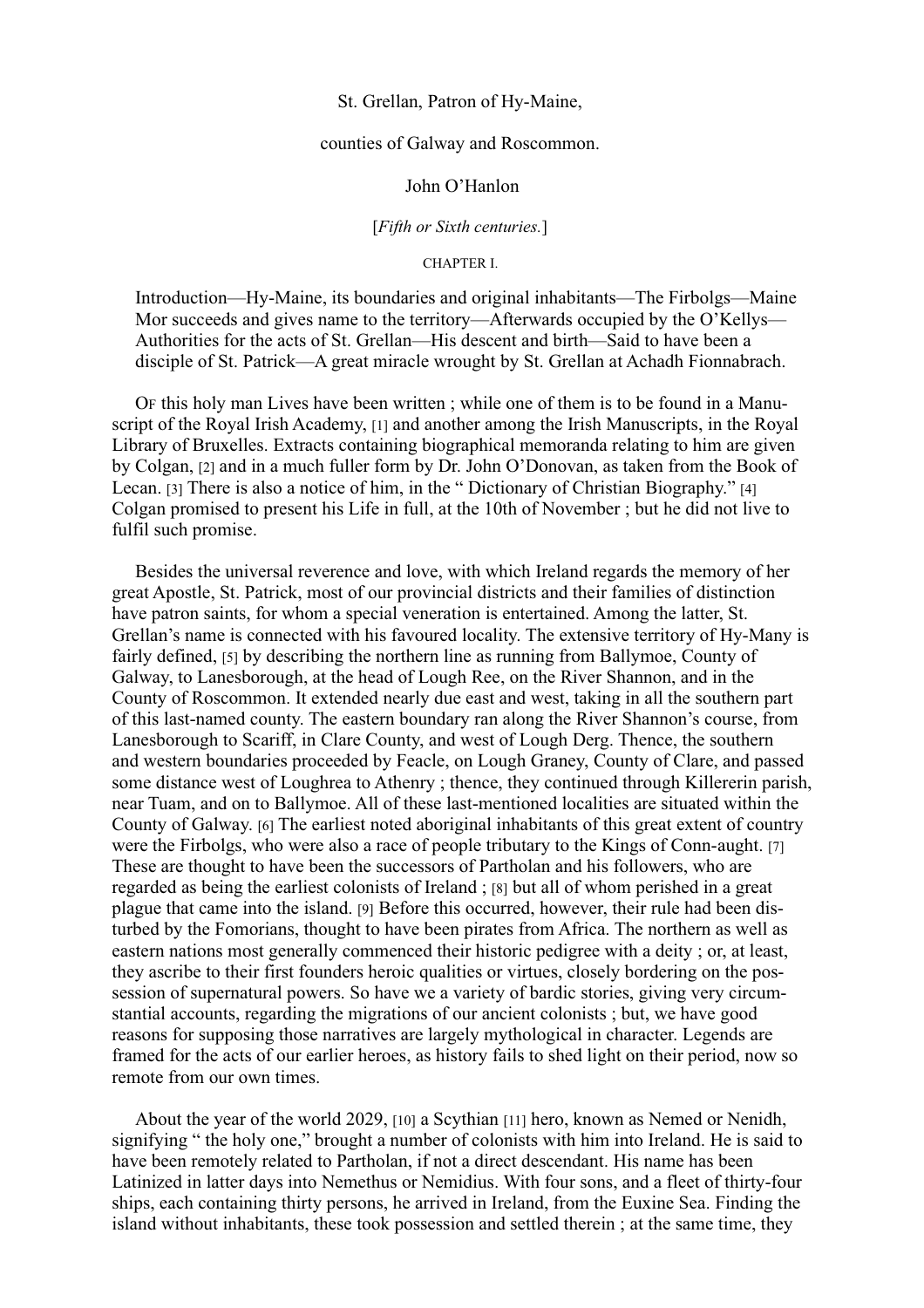began to clear away the thick woods in many places, and to improve the soil by cultivation. [12] We are told, likewise, that Nemed employed master-builders, distinguished by the name of Fomhoraicc, to erect royal seats for his purpose. After a time, his people were much annoyed by pirates called Fomorians. These wasted the coasts by their inroads, and the interior they even harassed. Nemed fought four battles with them ; he was successful in the first three ; but he was defeated in the last battle, when his son Art, who had been born in Ireland, was slain with most of his people. [13] This so afflicted the king that he died of grief. [14] Should we follow the authority of bardic history, the Nemedians were exterminated. Ireland was again left to its native woods, and a wilderness [15] during two hundred years or more ; while, according to certain computations, four hundred and twelve years [16] passed away. before it was again inhabited. O'Flaherty does not say a word respecting the fate of the Foghmoruicc, [17] by some confounded with the Fomorians, and by others distinguished from them. After a succession of ages, the Scuits, Scythians, or Scots, who had migrated to Ireland, are also called Gaidelians and Phenians ; while these appellations denote a mixture of Celts, Scythians, and Phoenicians from that part of the Continent whence these arrived. [18] In the remote periods dialectic incorporations were common among the Celts and Scythians, especially in Spain, where the latter settled, and whence the Scoto-Milesian colony came.

Frequent mention of the Firbolgs, or Bolgæ, occurs in our ancient Irish poems and annals. Whether they preceded or followed the Celts in Ireland has been a matter of controversy among modern historians. [19]

The Firbolgs are called also Sial m Bolgæ, and Slioght m Bealidh. These people were invaded by the Tuatha De Danann, known as the People of the Gods of Danann, daughter of Dalbaoit, and said to have been descended from Nemed. Her sons are thought to have been famous for sorceries and necromatic powers, which arts were communicated to their descendants. The Tuatha De Danann are thought to have invaded Ireland A.M. 2737. [20] Regarding the origin of the name Bolgæ, however, the learned are far from agreeing in their opinions ; but various statements have been ventured upon by different writers, from the early to our own days. A received opinion is, that they came from Britain ; but, from what particular part of it has not been determined. A Belgic origin has been assigned to them, likewise, and it has been supposed originally they were of German or Gothic extraction. [21] If such were the case, their previous manners and customs are best revealed in the descriptions left us by the early classic writers, aided by modern investigators. [22] Some think that by Clan Bolus are meant the Belgæ of Britain, who, having passed over from Belgium, or from Lower Germany, spread themselves over the countries of Somerset, Wilton, and the interior of Haverford ; and that the British language, which they made use of in Ireland, was eloquently and expressively designated Belgaid, intimating it to be a Belgic idiom. Another supposition has it, that the name Firbolg is connected with superstition, and derived from the worship which this people paid their gods. For, in the language of the Celts, the Germans, and all the northern nations, it is thought, that Bel stood for Sol or Apollo, the sun j and this deity was indiscriminately called Bal, Beal, and Sol, intimating his dominion as lord of the world. This idea they are said to have received from the Phœnicians, the authors of such superstition, who in the excess of their false zeal scrupled not to offer human sacrifices to their Baal, though he afterwards condescended to acquiesce in the substitution of brute immolation. [23] Others would have them called Bolgæ, from *bolg*, " a quiver," as if excelling in archery ; others state *bolg* means a " leathern pouch," or " bag ;' others deduce their name from the Irish word *bol*, " a poet," or " sage," as they were eminent in these respective characters. Another ingenious derivation of the name, [24] found in the Irish version of Nennius, [25] *Viri Bullorum*, suggests a possibility of their having been so designated, because they carried shepherds' crooks. [26]

If we follow the accounts of certain writers, those people were distinguished into three nations, or tribes, viz., Firbolgæ, [27] Firdomnan, [28] and Firgalion, [29] generally interpreted, Clan Bolus, Clan Domnan, and Clan Gallon. These are said to have been of Nemed's race.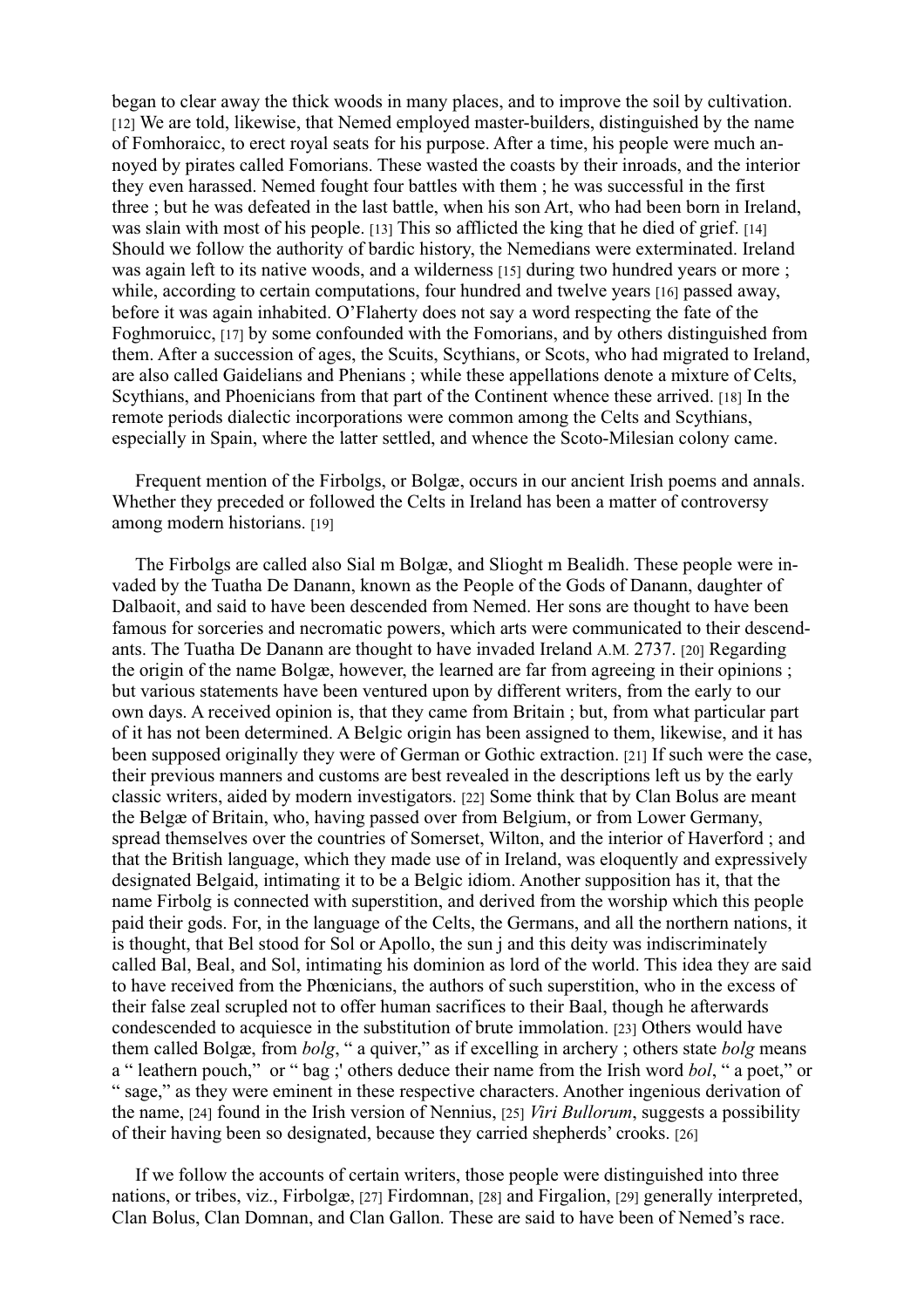The Firbolg, or Bolgæ, are thought to have established themselves at first in the neighbourhood of Wexford and Wicklow, on the south-east of Ireland. These Teutonic people are said to have divided the whole island into five great provinces, over which they established a sort of royal sway. [30]

A colony of Firbolgs, it would appear, had been settled in the district of Hy-Many, province of Connaught, long before the introduction of the Christian religion, and probably for a long time previous to the beginning of the fifth century. The Firbolgs, as also the Tuatha De Danann tribes of Ireland, were accustomed to build not only their fortresses and sepulchres, but also their houses of stone, without cement, and in the style, now usually called Cyclopean and Pelasgic. [31] The Firbolgs were certainly in Hy-Many during the reign of Duach Gallach, who was supreme ruler over these parts.

It has been said, that the literal meaning of Iath Maine is the country or inheritance of Maneus, who first gave it a distinctive appellation ; and, as we are told, this territory takes its origin from Maney-Mor, or Maneus the Great, one of the Milesian race, who conquered about the year of Christ, 450—the former inhabitants of that very considerable portion of Connaught. This extent of country from him afterwards retained the name of Imaney. That celebrated chieftain was the first of his race, who embraced the Christian faith, in the western parts of Ireland. Kellach, King of Imaney, was a prince, renowned for his valour and deeds of arms. One of his lineal descendants was Maney-Mor, who flourished towards the year 920. From his proper name was formed the patronymic name of O'Kellys [32] which signifies grandson or descendant of Kellach [33] for, as we are informed, about the eleventh century, Irish chiefs began to adopt family names in order to distinguish more exactly their posterity, and the particular scions of each family.

The chiefs of the tribe of Imaney were successively styled kings, princes, or chieftains, or simply O'Kelly or O'Maney-Mor. These two names, held as titles, denoted the chief of the clan or tribe of the O'Kellys. They served as war-cries in the field, when called to active service. Independent in all their rights of jurisdiction [34] they, however, acknowledged the priority of the provincial King of Connaught, in conformity with the federative system of Ireland. When the province was engaged in a general war, the chief, O'Kelly, exercised the hereditary office of Marshal, or General of the Connaught armies. In the national wars against the Danes and Northmen, as afterwards against the English, the O'Kellys signalised themselves by their patriotism and intrepidity. For their patron saint, they manifested a singular devotion.

It is to be regretted, that so few biographical particulars have been given in the only brief accounts we can find, regarding the Patron of Hy-Many. A very ancient copy of St. Grellan's Life is quoted by Duald Mac Firbis in his Genealogical Book, as a proof of the existence of the Firbolgs in the province of Connaught, after the period of the introduction of Christian-ity ; and, also, it is cited, by Gratianus Lucius, in his " Cambrensis Eversus," as a proof of the fact, which he thinks it establishes, namely, that the ancient Irish paid tithes [35]. No vellum copy of this Life is now in Dublin. There is an Irish Life of St. Grellan in paper, and transcribed by Brother Michael O'Clery. It is kept in a thick quarto volume, among the Manuscripts of the Burgundian Library, at Bruxelles. [36] Besides this, there is a paper copy of his Life [37]—probably containing similar-matter—and preserved in the Royal Irish Academy, among its manuscripts. The Life of St. Grellan is in a quarto Miscellany of 352 written pages, copied by James Maguire, a good and faithful scribe, [38] according to Eugene O'Curry. This transcript was finished in the year 1721, and in some place called Dubhbhaile (Black-Town). The pages are written in double columns, and chiefly Lives of Saints are to be found in it. The Life of St. Greallan is contained there, from page 235 to 240. [39]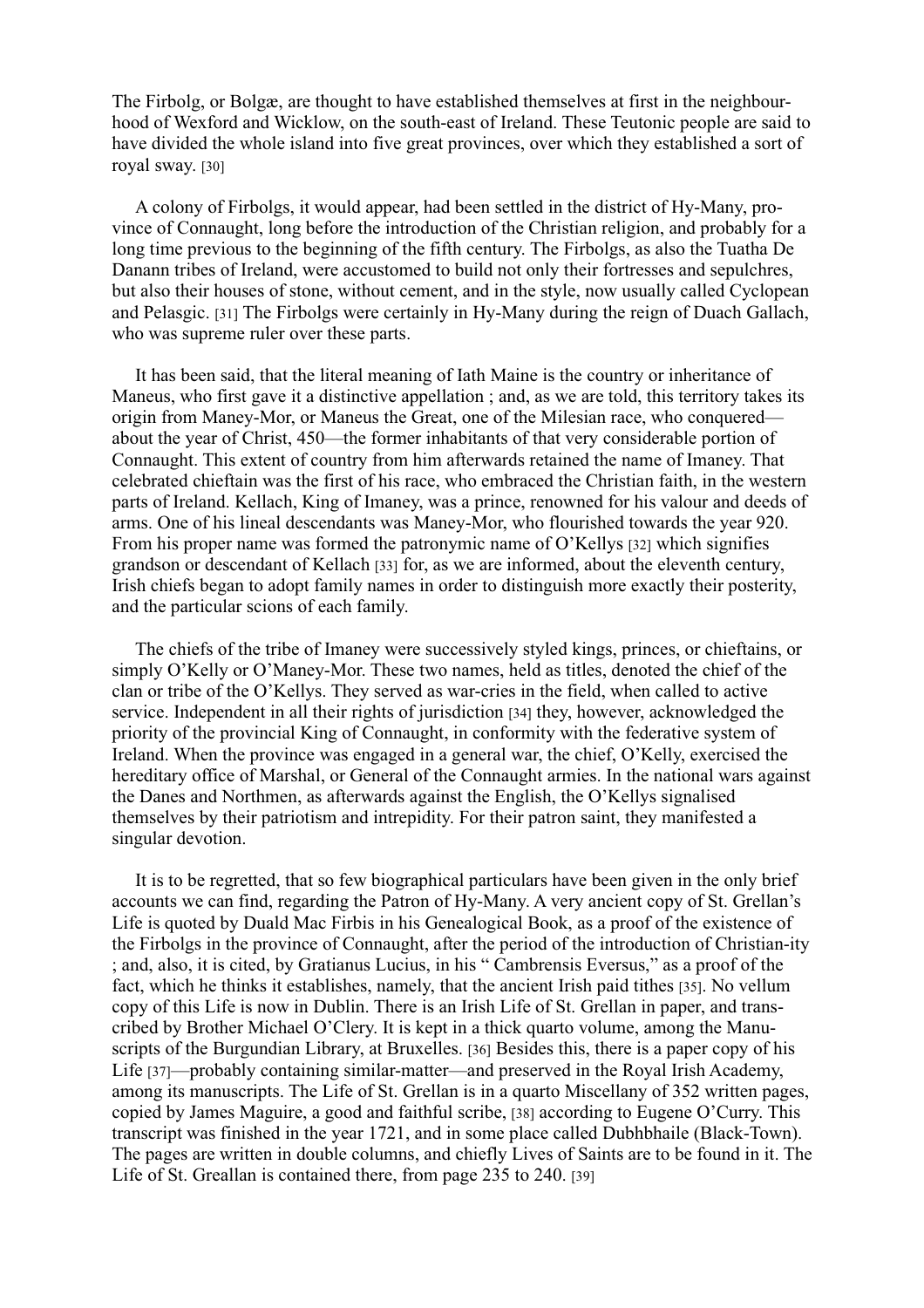The usual name given to this holy man is Grellan, or Greallain, in Irish, and this has been Latinized into Grellanus. Dr. Lynch writes of him as Grillan, [40] when alluding to the Patron of Hy-Many, in his celebrated work. According to the accounts we have of the saint, he was a contemporary with St. Patrick, and he must have flourished about the close of the fifth century. He is classed among the Irish Apostle's disciples, [41] and this too is stated, in the tenth chapter of his own Life. [42] He also obtained the episcopal rank, being renowned for his sanctity and miracles.

His father's name was Cuillin, [43] son of Cairbre Cluaisderg, [44] of the Lagenians, while Eithne was the name of his mother. He was born in the time of St. Patrick, [45] as the first chapter of his Irish Life states, [46] and a legend is there introduced, as serving to illustrate the prognostications of his subsequent distinguished career, and especially accompanying the event of his birth.

In the time of Lugaidh [47] Mac Laoighaire Mac Neill, a great thunder-storm was heard by all the men of Erinn, and they were astonished at its unusual loudness. They asked Patrick, the son of Alpin, what it portended. He answered, that Greallan was then born, and that he had been only six months in his mother's womb, at the time. Hence, we should infer, that he came into the world towards the close of the fifth century. [48] Wars and commotions are said to have prevailed in Ireland, at the advent of our saint's birth. We are told, likewise, that Greallan had been fostered by one named Cairbre, probably a relation among his family connexions.

Among the many other cares of his mission, St. Patrick took charge of Greallan's education, and made him a companion. He enrolled this young disciple amongst his brethren, taking him to Ath-Cliath, Dublinne [49] when he went there. This must have been after the middle of the fifth century. Then is quoted a poem, in which St. Patrick said, that a noble person should be in the land of Leinster. This promise was an allusion to our saint, whose purity and virtues are there praised.

A kinsman to the celebrated Colla da Chrioch chieftain in Ulster possessed great influence in Hy-Many, a territory of the Firbolgs, in the time of St. Patrick, when he is said to have visited Echin, the son of Brian, [50] son of Eachach, King of Connaught. Eachin refused to be converted, [51] but all his brothers embraced the faith. Eoghan, who was son to Duach Gallach, [52] one of Eachin's brothers, was afterwards baptised by St. Grellan. On this occasion a great miracle was wrought, at a place called Achadh Fionnabhrach. When only a child, Eoghan had died, to the inexpressible grief of his parents. However, when St. Grellan beheld this afflicting state of affairs, he raised his staff, and then applied it to the body of their child. This touch caused him to be resuscitated, and it impressed a mark on their son, which was afterwards visible. As a consequence, he bore the name, by which he was best known, namely, Eoghan Scriabh, or " Owen the Striped." [53] The miraculous crozier was thenceforward held in great veneration. It is said, that Duach Gallach was a Christian, having been baptised by St. Patrick, while the wife of Echin, called Fortrui, was aunt to St. Benignus, [54] a favourite disciple of the Irish Apostle. The latter proclaimed that he should be a king, and that from his race kings should proceed. In fine, Eachin was baptised at Kilbennin, near Tuam. [55]

#### CHAPTER II. [56]

A tract of land bestowed on St. Grellan by Duach Gallach, and afterwards known as Craobh Greallain—War between the Firbolgs and Maine Mor—St. Grellan settled at Kilclooney— Destruction of the Firbolg host—The Hy-Maine occupy their territory, and bind themselves to pay an annual tribute to St. Grellan—Festival—His crozier preserved by the O'Cronnelly —Fortunes of the O'Kellys, or House of Hy-Maine—Conclusion.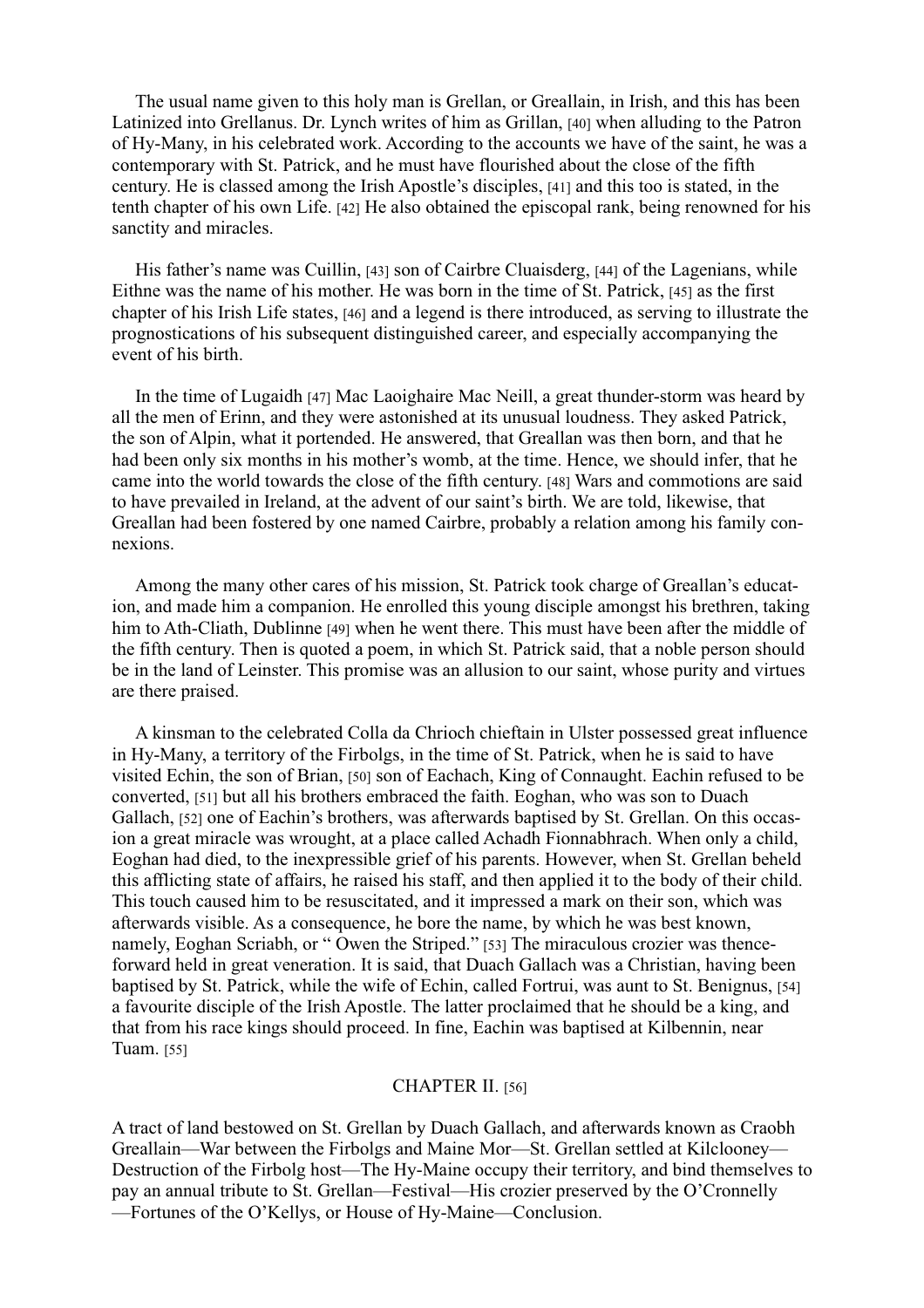At Achadh Fionnabhrach, Duach Gallach bestowed a tract of land, and he gave possession of it to St. Grellan. The name was even changed—owing to this peculiarity of circumstance —from Achadh Fionnabhrach to that of Craobh Greallain, which signifies, the " Branch of Grellan." This name is said in his Irish Life to have been owing to a branch, which Duach and St. Patrick gave our saint in token of possession. Here, east of Magh-Luirg, this saint is said to have built a Church, before the arrival of Maine-Mor in Connaught. When alluding to Craobh Ghreallain, Mr. O'Curry remarks, that he believed its precise situation was not known. [57] As a token of the veneration for our saint, Duach required that every chieftain's wife should give seven garments as a tribute to Grellan ; and, for payment of this ecclesiastical assessment, the guarantee of St. Patrick had been asked and obtained afterwards by the local Patron.

A romantic and—as there are good reasons for supposing—a very questionable narrative of particulars regarding the conquest of Hy-Many by Maine-Mor and the Colla da Chrioch's race is given, in the Life of our Saint. We are there told, that Eochaidh Ferdaghiall, father to Maine-Mor, took counsel with his son as to how their Colla da Chrioch tribe, over whom they ruled, should be able to procure a sufficient scope of territory for their numerous and increasing population, A greed for conquest furnished the motive. Then they held possession of Oirghialla, with the hostages of this place, and of Ulidia. It was generally allowed, that quarrels might break out amongst the chiefs of this ascendant tribe, were they to be confined within any one province. But, considering the Firbolgic territory of Hy-Many as a fair object for a predatory excursion, and as it had been thinly inhabited, they resolved on securing a considerable portion of it by conquest.

Under the leadership of Maine-Mor, the enterprising Colla da Crioch assembled their forces at Clogher, in the county of Tyrone, and then they proceeded in battle array, towards the territory of Hy-Many. This nomadic tribe—for such it had now become— collected the herds and flocks, which belonged to them ; and these animals were driven on their line of march by the invading host, who set out in quest of new settlements. Crossing the Shannon, they came to Druim Clasach, and plundered all that district of country, lying between Lough Ree and the River Suck. They also despatched messengers to Cian, Chief of the Firbolgs, who dwelt at a place called Magh-Seincheineoil. The English equivalent to this is, " the plain of the old tribe," probably in allusion to the aboriginal colony there settled. The length and breadth of the plain was from Dun-na-riogh to the river of Bairrduin, and from Ath-n-fasdoig to Ath-dearg-duin, which was afterwards called Ath-an-Chorrdhaire. [58] They required from him tribute and territory. This unjust demand he refused, and he also prepared to resist. He raised a force of 3,000, [59] or, as some accounts have it, of 4,000 Firbolgs, [60] armed with swords, bucklers, and helmets. [61] These dwelt in the plain of Magh Seincheineoil. [62] At their head, Cian marched to meet the invaders.

About this time, St. Grellan, who had journeyed over the territory of Hy-Many, came to a place, denominated Cill Cluaine, and now called Kilclooney, in the neighbourhood of Ballinasloe, and in the present barony of Clonmacnoon, County of Galway.

Thus, in a manner, he was placed between the contending forces ; and his name and influence seem to have been respected, by chieftains on both sides. He was waited upon by Cian, who, in all probability, gave the saint an exaggerated account, regarding his means for defence against the invaders. However this may be, Grellan induced the Colla da Crioch race to enter into articles of truce with the Firbolgs, and to deliver twenty-seven chiefs of the invading host, as hostages for the observance of peace. Amhalgaidh, son to Maine, was one of these hostages, and he was delivered for keeping to Cian's Brehon. But the Brehon's wife conceived an unlawful passion for this young prince. The particulars of that affair becoming known to the lawgiver, he was filled with jealousy and resentment. Having great influence over the mind of Cian, this latter was persuaded to murder all his hostages.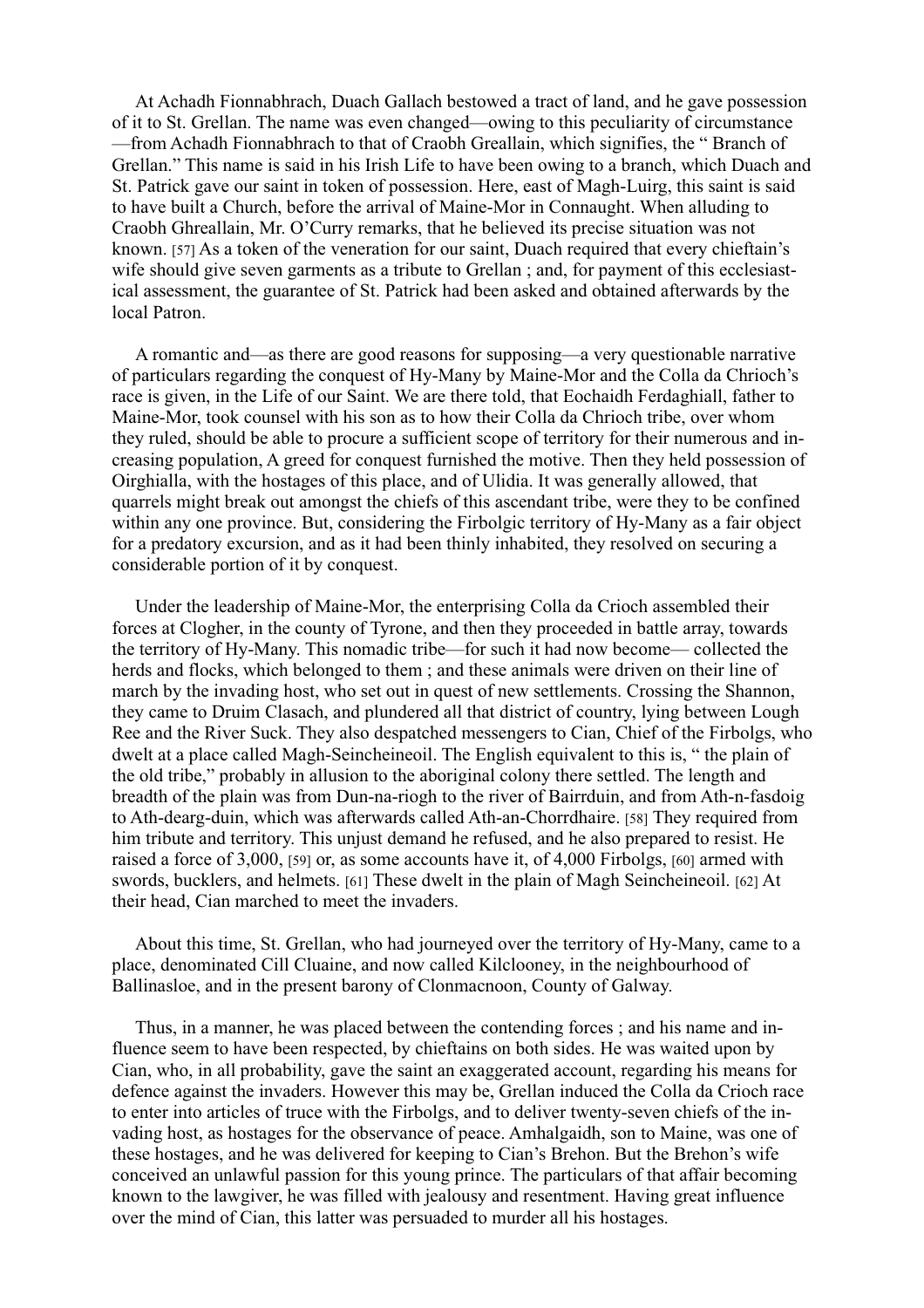It is, indeed, a difficult matter to understand that mixture of generosity and ferociousness, which has been known to characterise the manners of our forefathers. The wild excesses of barbarity owe their origin to ungovernable fits of passion, which overcharge man's nature with the ripe growth of licentiousness. Innate generosity is overshadowed or extinguished, where custom sanctions actions of treachery and bloodshed. The barbarous deed it was designed to put into execution during the cover of night and darkness.

However, the most awful punishments are inflicted by Divine Providence, on the crimes of perfidy and cruelty, as happened in this case. To complete his perfidious proceeding, Cian invited the Colla da Crioch chiefs to a feast which was prepared, as he said, for them. His real intention was to surprise them, and at a moment when they should be least on their guard against his treacherous designs. With such a purpose formed, he placed some soldiers in ambuscade, to slay the expected guests. Religious feeling and principle are necessary to control heartless savagery. True civilization can only follow, in the wake of Christian morals and influences, while here too, the miraculous power possessed by the holy Grellan, and also his prophetic spirit, were rendered manifest to all concerned.

The Colla da Crioch host was then encamped, at the foot of Seisidhbeag, in the territory of Maenmagh. At this time, Eochaidh and Maine were at the foot of Bearnach na n-arm. Having some intimation respecting the design of Cian and of his armed bands, and being apprehensive regarding the violation of a truce to which he was the principal guarantee, St. Grellan perceived the armed bands from the door of his church. Raising his hands towards heaven, and beseeching the God of hosts to avert the consequences of such foul treachery from those chiefs who were doomed to destruction, his prayer was heard, as the account declares. The hosts of Cian, with their leader, were swallowed up, and buried beneath the plain, on which they stood. It was suddenly changed into a quagmire, and here they all miserably perished. This place afterwards received the name Magh Liach, *i.e.*, " the plain of sorrow," since it proved such to the perfidious Firbolgs [63] ; and, Dr. Lynch declares, that in his day this marsh was quite impassable either for man or beast [64]. It is said, St. Grellan then informed Maine and his people about this treacherous plot contrived against them, and its signal failure followed in the manner described. He then counselled them, to take possession of the Firbolgs' territory, to cultivate brotherly love, to abominate treachery, and to establish a legal rate for ecclesiastical purposes, by accepting a law imposed on them by himself. The Clan Colla agreed to his proposals, and Maine desired the saint to name his own award. In compliance with such request, he is said to have repeated in the Irish language some verses given in his Life. These, however, bear intrinsic evidences of having been extracted from Bardic remains, or of having been composed by his biographer. The following is the literal English translation, as furnished, from the original Irish verses, by Dr. John O'Donovan : —

- " Great is my tribute on the race of Maine, [64] a screaball (scruple) out of every townland.
- Their successes shall be bright and easy ; it is not a tribute acquired without cause.
- The first-born of every family to me, that are all baptized by me.
- Their tribute paid to me is a severe tribute, every firstling pig and firstling lamb.
- To me belongs—may their cattle thence be the more numerous ;—from the race of Maine, the firstling foal.
- Let them convey their tribute to my church, besides territory and land. From Dal Druithne I am not entitled to tribute or other demands.
- Their fame is much heard of; the Muinntir Maeilfinnain belong not to me. Of all the Hy-Many, these excepted, the tributes and rents are mine.
- Let them protect my church for its God. Their chief and his subjects are mine.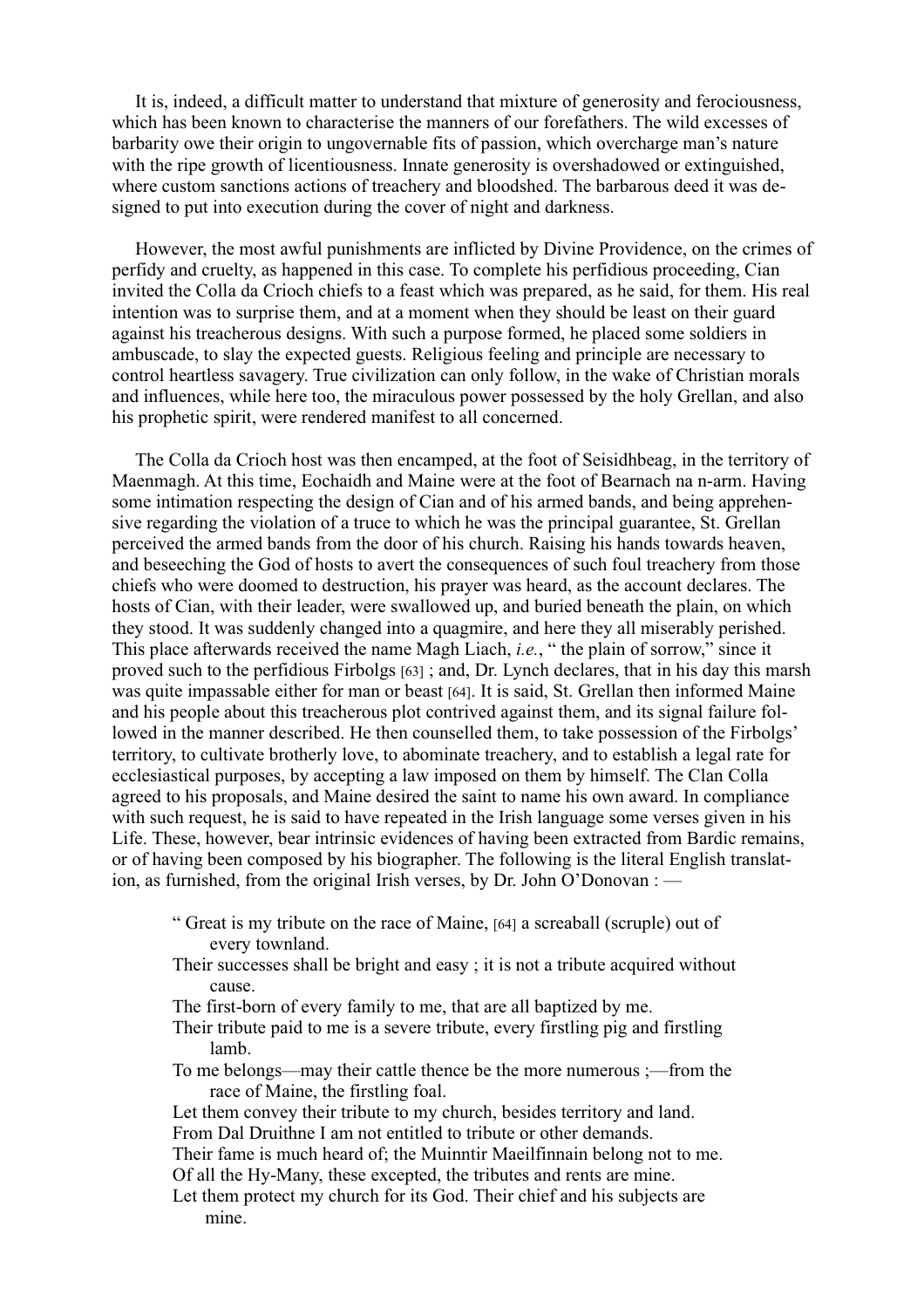Their success and injunctions it was I that ordained, without defect. While they remain obedient to my will, they shall be victorious in every battle. Let the warlike chiefs observe the advice of my successor. And among the Gaels, north and south, their's shall be the unerring director. Frequent my sacred church, which has protected each refugee. Refuse not to pay your tribute to me, and you shall receive as I have promised. My blessing on the agile race, the sons of Maine of chess boards. That race shall not be subdued, so as they carry my crozier. Let the battle standard of the race be my crozier of true value. [65] And battles will not overwhelm them, their successors will be very great. " Great," &c. [66]

Afterwards, St. Grellan selected at Kilcloony the site for a church. There he built on a rising ground, or Eiscir, a little distance to the north-west of Ballinasloe town. Some ruins are yet remaining there, but it would be altogether hazardous to assert the walls date back to the fifth century.

The Irish were accustomed to impose voluntary assessments of the nature, already indicated by the record we have quoted, to mark their consideration and respect for those distinguished by their ministerial works. It is stated, in the Irish Life of St. Grellan, that he received the first offspring of any brood animal ; such as hog, and lamb, and foal, in Hy-Many. [67] These tributes were regularly paid to the successors of the holy man in the church honoured by his presence and labours during life.

Notwithstanding the statements in his own Irish Life, that St. Grellan flourished in the time of St. Patrick, it seems most likely he was not then born, and, moreover, it has been stated, his father's name was Natfraich, that Grellan had been a disciple to St. Finian of Clonard, [68] and that he assisted at the great Council at Easdra, held by St. Columkille before he returned to Scotland ; wherefore, Colgan was justified in placing his career at A.D. 590. [69] Whether or not he lived in the seventh century cannot be ascertained from any known record.

St. Grellan was honoured with particular devotion in the Church of Killcluian, diocese of Clonfert, on the 17th of September. [70] On this day his feast occurs, [71] according to Marianus O'Gorman, [72] our traditions and Calendars, [73] while he seems to have had a second festival, at the 10th of November. [73] It seems strange, that at neither day he is mentioned in the Feilire of St. Ængus the Culdee, nor is the date for his death recorded in our Annals. However, we may fairly assume, that he lived on, until near the close of the sixth century.

St. Grellan is the principal patron of those portions of Galway and Roscommon counties, formerly known by the designation of Hy-Many ; and, for many centuries, even to the present age, the crozier of St. Grellan had been preserved in the territory. Dr. Lynch declares also, that in his time this pastoral staff of St. Grellan was held in great veneration. [74] A relic of this kind, when used as a standard, was usually called cathach, i,e., prœliator, [75] such as the celebrated cathach of St. Columkille. [76] This crozier of St. Grellan was preserved for ages, in the family of O'Cronghaile, or Cronelly, who were the ancient Comharbas of the saint. This term of Comharba had moreover an ecclesiastical meaning, and according to the usages which prevailed in early times, and in our country, generally it signified successor in a see, church, or monastery; but, in due course, it had a wider signification, and the *Comhorba* was regarded as the vicar—a legal representative of the Patron Saint, or founder of the Church. But, the word *Comhorba* is not exclusively ecclesiastical ; for in the ancient laws of Erin, it meant the heir and conservator of the inheritance ; and, in the latter sense, it is always used, in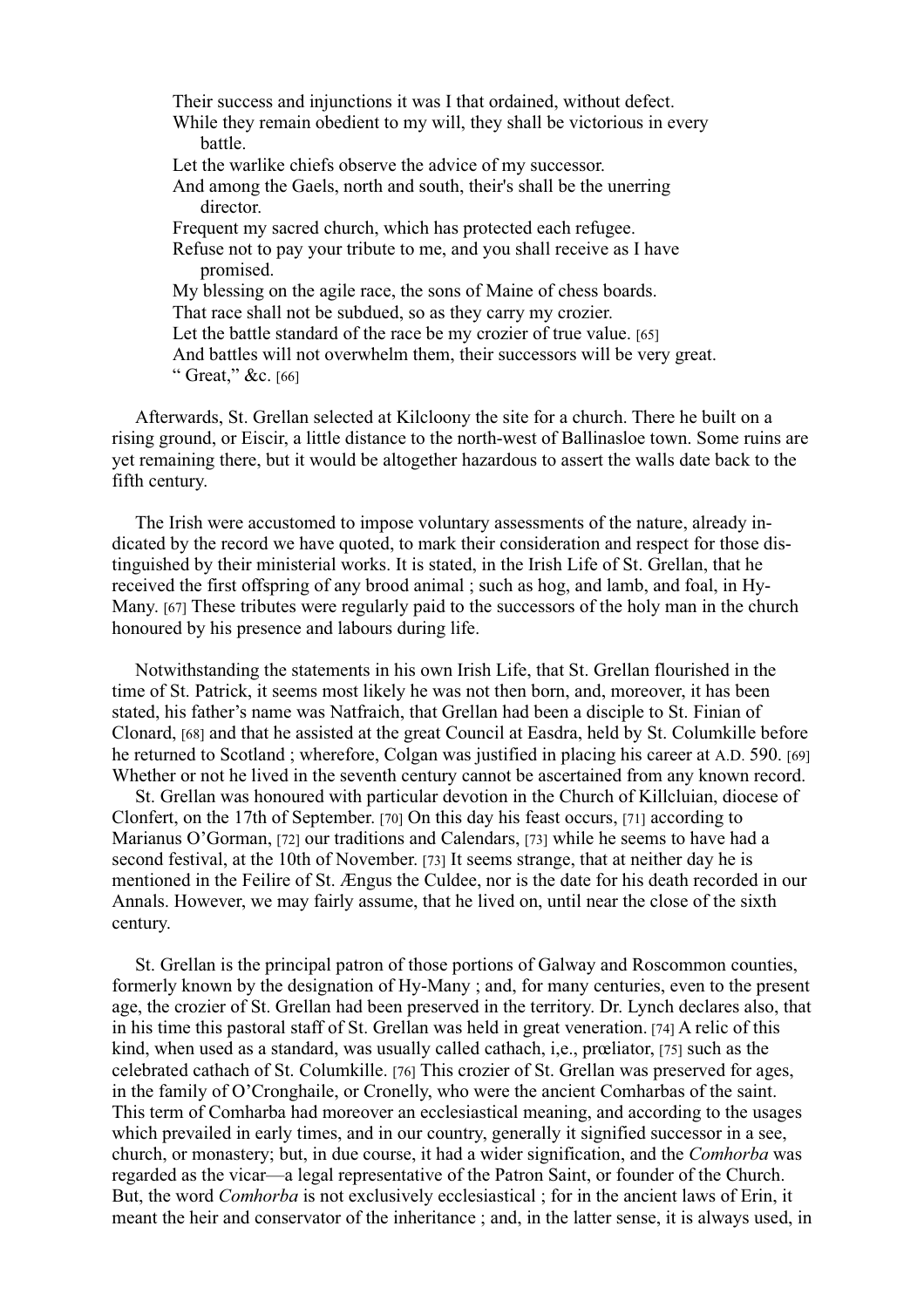our ecclesiastical writings. [77] The crozier of St. Grellan was in existence, so late as the year 1836, it being then in the possession of a poor man, named John Cronelly, the senior representative of the Comharbas of the saint, who lived near Ahascra, in the east of the county of Galway ; but, it is not to be found at present, in that county. [78] It was probably sold to some collector of antiquities, and it is not now known to be in the possession of any person ; yet it seems incredible, that such an interesting relic could have been lost, as we have been enabled to ascertain the fact of its preservation to a comparatively recent period.

The house of Imaney was known, since the eleventh century, by the name of O'Kelly. Formerly this renowned family enjoyed all the rights of sovereignty in the western parts of Ireland, where they possessed so very extensive a territory. Even from the invasion of the English down to the reigns of Mary and Elizabeth, the chiefs of this house maintained their independence. [79] The name frequently occurs in the civil and ecclesiastical annals of the country, especially during the middle ages. At the beginning of the fifteenth century the house of O'Kelly divided into four principal branches, each family of which had for its appanage one of the four baronies of Kilyan, Athlone, Tiaquin, and Kilconnel ; the southern half-barony of Ballymo falling to the share of the branch of Kilyan.

The government of Imaney was alternatively exercised by the chiefs of the first and two last of those branches. However, that of Kilconnel or Aughrim, though a younger branch, held in latter times the dignity of chieftain of the O'Kellys. The principal seat of their resid-ence was at Aughrim, while their burial place was at Clonmacnoise, and in latter years they were interred at Kilconnel. Among the western clans they are distinguished. The chieftain of the Kilconnel or Aughrim O'Kellys was but titular at the accession of James I. This branch was dispersed under Cromwell, and at this day it is extinct. The branches of Kilyan and Tiaquin, or Gallagh, also lost the greater part of their properties during the Revolutions of 1641 and of 1688. The chieftains of Athlone or Skryne, whose territory lay still nearer to the English settlements, required all their watchfulness to guard against the common enemy. These O'Kellys did not lay claim to their rights of alternative government. Wearied at last with disastrous wars which had retarded the march of civilization in their unfortunate country, they submitted to Mary Queen of England, thus sacrificing their feelings to take a step which they believed should secure to their posterity civil and religious liberty. However, they found themselves compromised and deceived under the following reigns.

The Athlone branch of the O'Kellys still possesses part of the ancient principality of Imaney, of which Colonel O'Kelly, its lord, was deprived under Cromwell. He was afterwards reinstated in it by letters patent from Charles II,, in reward for services rendered by him to the Royal cause during the Revolution. [80] These were rendered freely to his brother King James II. in his closing struggle with King William III. Like most of their countrymen, the O'Kellys were remarkable in every age for their attachment to the faith of their fathers ; but abroad were most of them expatriated gentlemen, distinguished in the camps, cabinets, and courts of the Continent.

More ample details than the author could be expected to insert, in the present brief Memoir, will be found in that work, to which allusion has been already made, " The Tribes and Customs of Hy-Many." There, not only are the O'Kellys' territory, family and kindred tribes recorded ; but in his Appendices to that Tract, its learned editor has very fully treated regarding personal history and genealogy, which must have an interest for Irishmen, who are anxious to be informed about the career and fortunes of their gallant, adventurous and enterprising countrymen, at home and abroad.

After a scarcely interrupted struggle during many ages at home, yielding at last to the advantages of an enemy favoured by more fortunate circumstances, the O'Kellys were obliged to capitulate and yield to the English. Our Irish Annals record their valiant opposition to the invading hosts, and they were among the last Irish chieftains who fell under the foreign yoke.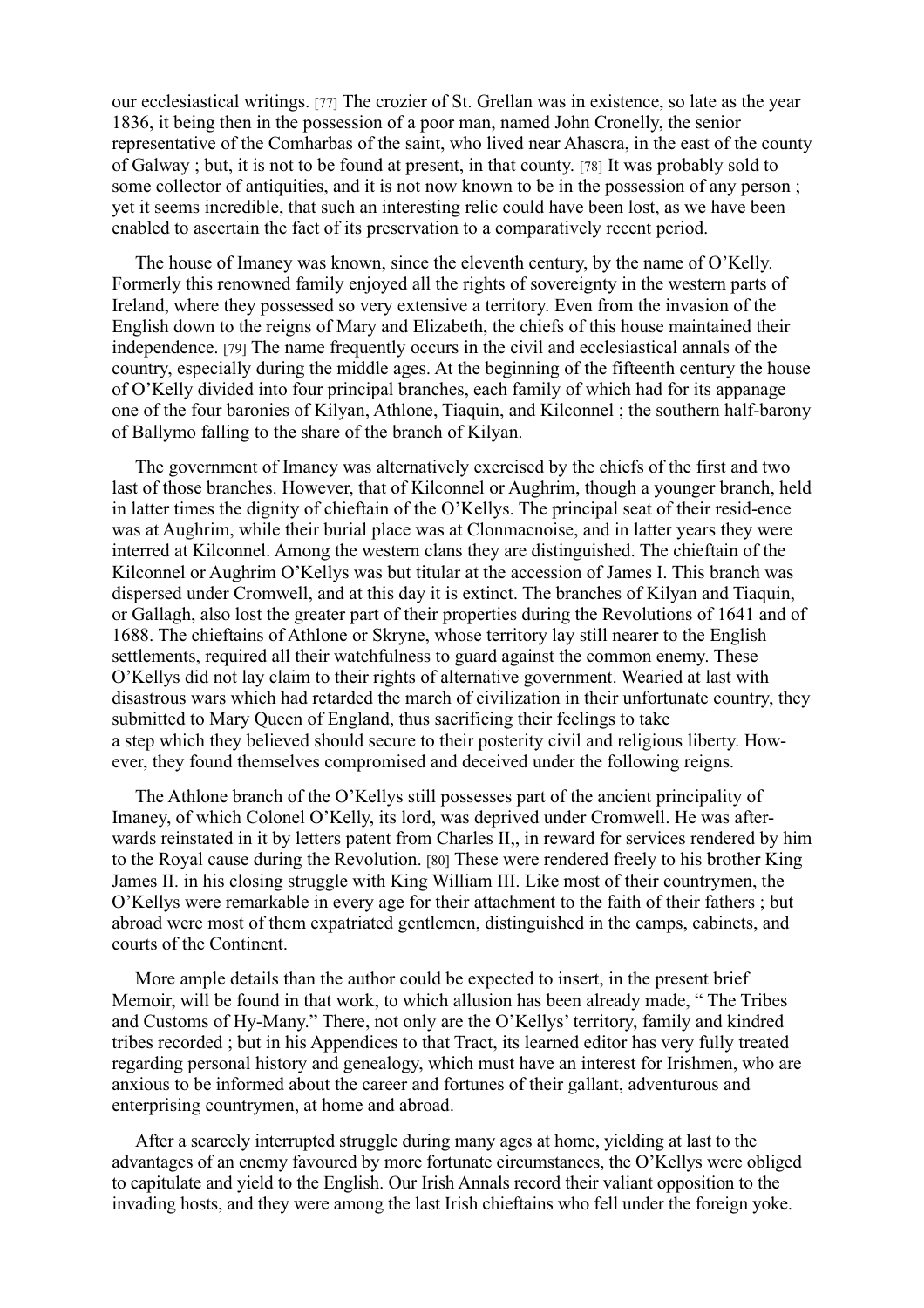- [1] See " Proceedings of the Royal Irish Academy," vol. iii,, p. 485, and vol. vii., pp. 372 to 375.
- [2] See " Acta Sanctorum Hiberniæ," xv. Februarii.Vita S. Farannani Confessoris, cap. vii., n. 30, pp. 337 and 339 ; also xxiii. Februarii. Vita S. Finniani seu Finneni, cap. xxviii., and n. 33, p. 396 and 399. Also in " Trias Thaumaturga," pp. 206-208.
- [3] See his edition of " Tribes and Customs of Hy-Many," pp. 8 to 18, Dublin, 1843, 4to.
- [4] Edited by William Smith, D.C.L, LL.D., and Henry Wace, M.A., vol. ii., p. 801.
- [5] See " The Topographical Poems of John O'Dubhagain and Giolla na Naomh O'Huidhrin," edited by John O'Donovan, LL.D., M.R.I. A. In this work may be found O'Dubhagain's poetical description of this territory, in the original Irish, with the editor's translation, at pp. 68 to 73, with the explanatory notes, 338 to 362, pp. xliv to. to xlvi.
- [6] According to an accurate map of this district, prefixed to the " Tribes and Customs of Hy-Many by Mr. O'Donovan, the foregoing lines and places designated the former boundaries of that territory. The Irish tract in question was edited by him,from a copy in the Book of Lecan, fol. 90 to 92. An English translation, with notes, he has also given.
- [7] It was supposed, by John O'Donovan, that the Book of Hy-Many was in the possession of a private collector in England.a.d. 1843, and that it was a distinct compilation from what had been published.
- [8] According to the O'Clerys, following the chronology of the Septuagint, Partholan arrived, A.M. 2520 years. See Dr. O'Donovan's " Annals of the Four Masters," vol. i., pp. 4, 5.
- [9] Dr. Jeoffrey Keating, who quotes the Psalter of Cashel and Ninus, gives an account of this expedition. See Dermod O'Connor's Keating's " General History of Ireland," part i.
- [10] See Roderick O'Flaherty's " Ogygia," pars ii., p. 65.
- [11] See Sir James Ware's "De Hibernia et Antiquitatibus ejus Disquisitiones," cap. ii., p. 6.
- [12] According to Dr. Jeoffrey Keating,
- [13] See L'Abbe 1 MacGeoghegan's " Histoire de l'lrlande," tome i., chap, iii., p, 60.
- [14] See Sir William Betham's " The Gael and Cymbri," p. 427.
- [15] See William F. Skene's " Celtic Scotland : a History of Ancient Alban," vol. i., book i., chap, iv., p. 173.
- [16] See Roderick O'Flaherty's " Ogygia," pars ii., p. 73.
- [17] See Wood's " Inquiry concerning the Primitive Inhabitants of Ireland." Introduction, p. 17.
- [18] See Mr. Charles O'Conor's " Dissertations on the Origin and Antiquities of the Ancient Scots," p. xxx.
- [19] See Thomas Moore's " History of Ireland," vol. i., chap, i., pp. 2
- [20] According to Keating and O'Flaherty. The Four Masters'-computation have it at A.M. 3303.
- [21] Sir William Wilde's " Beauties of the Boyne and its Tributary Blackwater,"chap. ix., p. 218.
- [22] In this connexion the late Emperor of the French, Napoleon III., has left us a very interesting account of the Belgæ and of the Gaulish Celts, in his " Histoire de Jules César," tome ii., liv. iii., chap, ii., pp. 13, 14.
- [23] See that insipid, ill-digested, and ridiculously pedantic compilation called " Phenician Ireland," edited by Henry O'Brien, Esq., A.B., and which professes to be the translation of some Latin papers on Irish History, by a learned Spaniard, Doctor Joachimus Laurentius Villaneuva, chap, xxii., pp. 209, 212. Hence the first of May is called in Irish, La Beal—that is, the " day of the fire Beal."
- [24] By Rev. Dr. James Henthorn Todd.
- [25] The " Historia Britonum," so well known. This version was edited by Dr.Todd and the Hon. Algernon Herbert.
- [26] See p. 44, note (r). Du Cange asserts that *Bullum*, in the Latinity of the middle ages, signified " baculum pastoris."
- [27] Also called by Nennius *Viri Bullorum*.
- [28] Also called by Nennius *Viri Dominiorum*.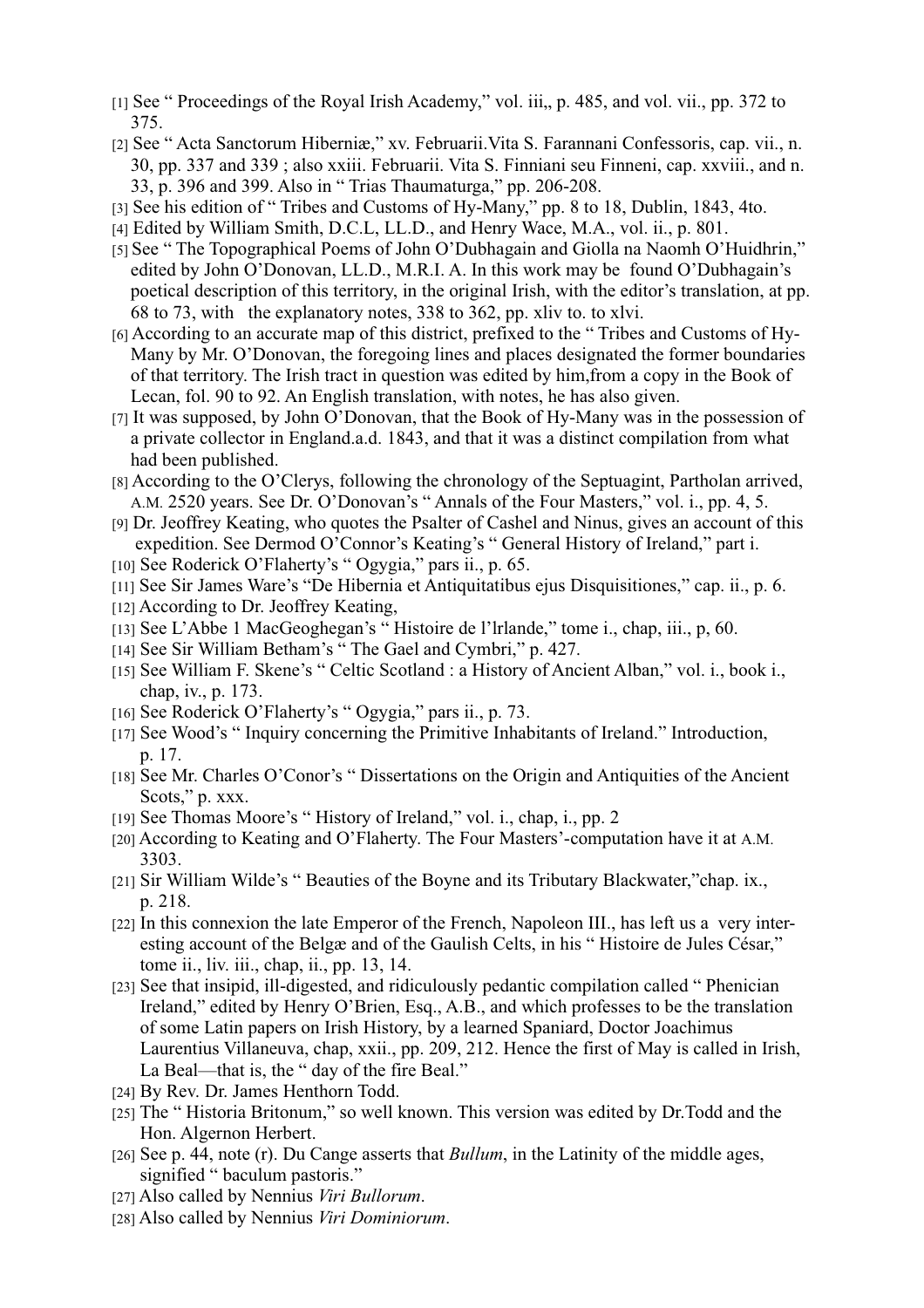- [29] Also called by Nennius *Viri Armorum*.
- [30] See Elias Regnault's " Histoire de l'Irlande," chap, ii., p. 20.
- [31] See Dr. George Petrie's " Ecclesiastical Architecture and Round Towers of Ireland," part ii., sect, ii., p. 127.
- [32] The most complete account of this family we possess is that contained in the " Tribes and Customs of Hy-Many."
- [33] The writer " has been favoured by Thomas A. Kelly, Esq., St. Grellan's, Monkstown, County Dublin, with the perusal of a very interesting family Manuscript. It is intituled, " Gone Days of I Maney. Memorials of Clan-Kellae (an Tuir an Dia), or of the Sept, Clan, or Tribe of the O'Kellys of the Tower of God, whose chiefs were successively styled Kings, Princes, and Chieftains, or Lords of Imaney or South Connact in Ireland—present county of Galway—Hereditary Marshals of the Province of Connact. Drawn up from the National Records of Ireland and family papers of the Branch of Skryne, or Athlone Branch, Chief of the Name. By Charles Denis Count O'Kelly Farrell, 1850." This work is learnedly and laboriously compiled, while it contains coloured drawings of the O'Kellys' armorial devices, with a very complete history of the family, and from the earliest times. We hope it may be published, as a valuable record of men and deeds, almost as yet buried in oblivion, but deserving a niche among our national archives.
- [34] Of Hy-Maine we find O'Kelly styled " supreme lord" in Roderick O'Flaherty's " Chorographical Description of West H-Iar Connaught," written in 1684, and edited by James Hardiman, M.R.I. A. Additional Notes, A, p 146.
- [35] See John O'Donovan's Translation of " Tribes and Customs of Hy-Many," p. 8, note (v).
- [36] Classed Vol. XI, fol. 83. The Manuscript appears to have been written in the years 1628 and 1629. It contains 270 folios.
- [37] The quarto paper MS., classed No. 33.5.
- [38] This appears from an entry at p. 100.
- [39] The transcript of this Life was finished, on the 10th day of January, 1720, as an appended Irish notice declares.
- [40] See " Cambrensis Eversus," edited by Rev. Dr. Kelly, vol. ii., chap, xv., pp. 260 to 263.
- [41] Letter of Very Rev. Canon Ulick J. Bourke, P.P., Claremorris, Co. Mayo, to Thomas A. Kelly, Esq., St. Grellan's, Monkstown, and dated 7th March, 1879.
- [42] See " Martyology of Donegal," edited by Rev. Drs. Todd and Reeves, at the 10th of November, pp.302, 303.
- [43] Another account has his name Natfraich, as may afterwards be seen.
- [44] Or as Anglicised, Cairbre of the Red Ears.
- [45] See his Life, at the 17th of March, in the Third Volume of this work, Art. i.
- [46] See " Martyrology of Donegal," edited by Rev. Drs. Todd and Reeves, pp. 302, 303, at the 10th of November.
- [47] His reign over Ireland was from A.D. 479 to 503, or twenty-five years, according to the chronology of the Four Masters.
- [48] This early period for his biith seems inconsistent with other statements in reference to him.
- [49] In English it means, " the ford of the hurdles of the black pool." This is said to have been the ancient name for the present Metropolis of Ireland, and since known as Dublin.
- [50] He is said to have had four-and-twenty sons. Among these, we find the names of Echin, or Echenus, Duach Gallach, Fergussius, Eochad, Ercus Derg, Ængussius, Ball-Derg, Tenedus, and Muchitius.
- [51] His wife and children also refused baptism ; yet, afterwards, she sought to be reconciled with the Irish Apostle, and her husband, Echen. was baptised by St. Benignus. See this whole account, taken from a Life of the latter, in Colgan's, "Trias Thaumaturga," Appendix iii. ad Acta S. Patricii, pp. 203, 204.
- [52] He is called " frater junior de filiis Briain."
- [53] " St. Greallan's Irish Life," chap. iii. See " Martyrology of Donegal," edited by Rev. Drs. Todd and Reeves, pp. 302,303.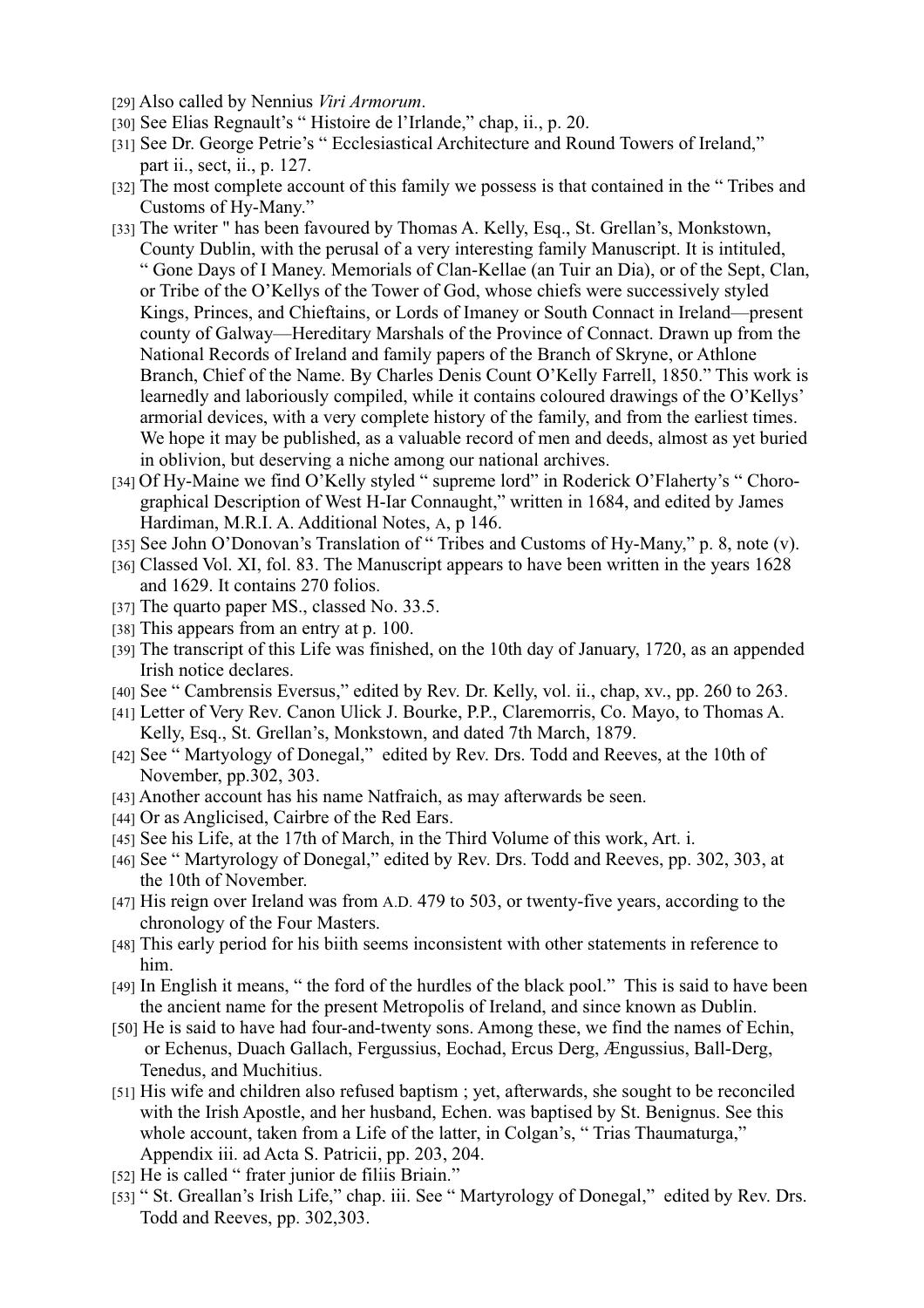- [54] He was the son of Sesonean, a disciple of of St. Patrick ; and his mother was called Sadeliua, descended from Cather, King of Leinster.
- [55] See Very Rev. Ulick J. Bourke's "Aryan Origin of the Gaelic Race and Language," chap, xiii., pp. 408, 409.
- [56] Chapter ii.—See a brief description of this specified Life of St. Greallain in the " Catalogue of Irish Manuscripts of the Royal Irish Academy," by Eugene O'Curry, First Series, vol. ii., pp. 445, 446.
- [58] The limits of this plain are given, in that portion of the Life of St. Grellan, quoted by Dr. O'Donovan, in " Tribes and Customs of Hy-Many," p. II.
- [59] According to Dr. Lynch.
- [60] This latter seems to have been the number, according to an old Irish poem, in the Life of St. Greallan.
- [61] See Rev. Dr. Kelly's edition of " Cambrensis Eversus," vol. ii., chap, xv., pp. 260, 261.
- [62] See an account of the Firbolg possession of Hy-Many, in Eugene O'Curry's work " On the Manners and Customs of the Ancient Irish," edited by Dr. W. K. Sullivan, vol. iii., sect, xxii., pp. 83. 84.
- [63] " Hodieque invia est ; incendentium gressibus ita coedens, ut in ea nec homines nec pecudes vestigia figere possint." " Cambrensis Eversus," vol. ii., chap, xv., pp. 260, 262.
- [64] Regarding this event, Mr. O'Donovan remarks, " It is to be lamented that no Firbolgic writer survived to relate the true account of this transaction, for every acute investigator of history will be apt to suspect that the treachery was on the side of the conquerors, the Clann Colla, But who would have the courage to write this in the fourteenth century ?"— " Tribes and Customs of Hy-Many," p. 12, note (z).
- [65] In another part of the " Tribes and Customs of Hy Many," p. 81, we are told, that " The race of Maine, both women and men, pay a sgreaball caethrach to St. Grellan." And Mr. O'Donovan, in a note on the passage, remarks, " Sgreaball caetrach (*Sgreaball*), which literally means a scuptulum or scruple, and was at three-pence, is sometimes indefinitely used to denote any tribute." Here sgreaball caethrach signifies " tribute," or " tribute in sheep."
- [65] In the "Tribes and Customs of Hy- Many," p. 81, it is said of Maine's race, "St. Grellan presides over their battles," *i.e.*, " the crozier of St. Grellan," or some such object is borne in the standard of the King of Hy-Many.
- [66] See Mr. O'Donovan's translation, in "Tribes and Customs of Hy-Many," pp. 13, 14.
- [67] The same is stated by Dr. John Lynch, in his " Cambrensis Eversus," p. 186. " E singulis Manachiæ domibus patroni sui S.Grillani successoribus tres denarii quotannis, primus porculus, primus agnus, et primus equinus, deferrebantur."
- [68] His feast has been assigned to February the 23rd, at which date notices of him may be found in the Second Volume of this work, Art. ix. His life has been reserved, however, for the 12th day of December,which is his chief festival.
- [69] See " Acta Sanctorum Hiberniæ," xv. Februarii. Vita S. Farannani Confessoris, cap. vii., and n. 30, pp. 337, 339. Also xxiii. Februarii. Vita S. Finniani seu Finneni, cap. xxviii. and nn. 32, 33, pp. 396, 399.
- [70] Dr. Lynch's " Cambrensis Eversus," vol. ii., chap, xv., p. 262.
- [71] In the "Martyrology of Donegal," edited by Drs. Todd and Reeves, there we find only the simple entry " Greallan, Bishop." See pp. 250, 251.
- [72] He thus enters it with the words, Grellan guidim, meaning " Grellan, whom I entreat," at the 17th of September. See Dr. Whitley Stokes' " Felire Hui-Gormain," pp. 178, 179.
- [73] Whether the entry in the Book of Leinster Martyrology of Tallagh, at the 17th of September, *Grellain epi* .1. o *laind,* or " Giallani Eps. o Laind," at this date, in the " Martyrology of Tallagh," edited by Dr. Kelly, have reference to our saint or not, I am unable to determine, Yet no other seems in either record to account for his feast.
- [74] See some further notices, at this date, in the "Martyrology of Donegal," pp. 302, 303.
- [75] See " Cambrensis Eversus," vol. ii., chap, xv., p. 262.